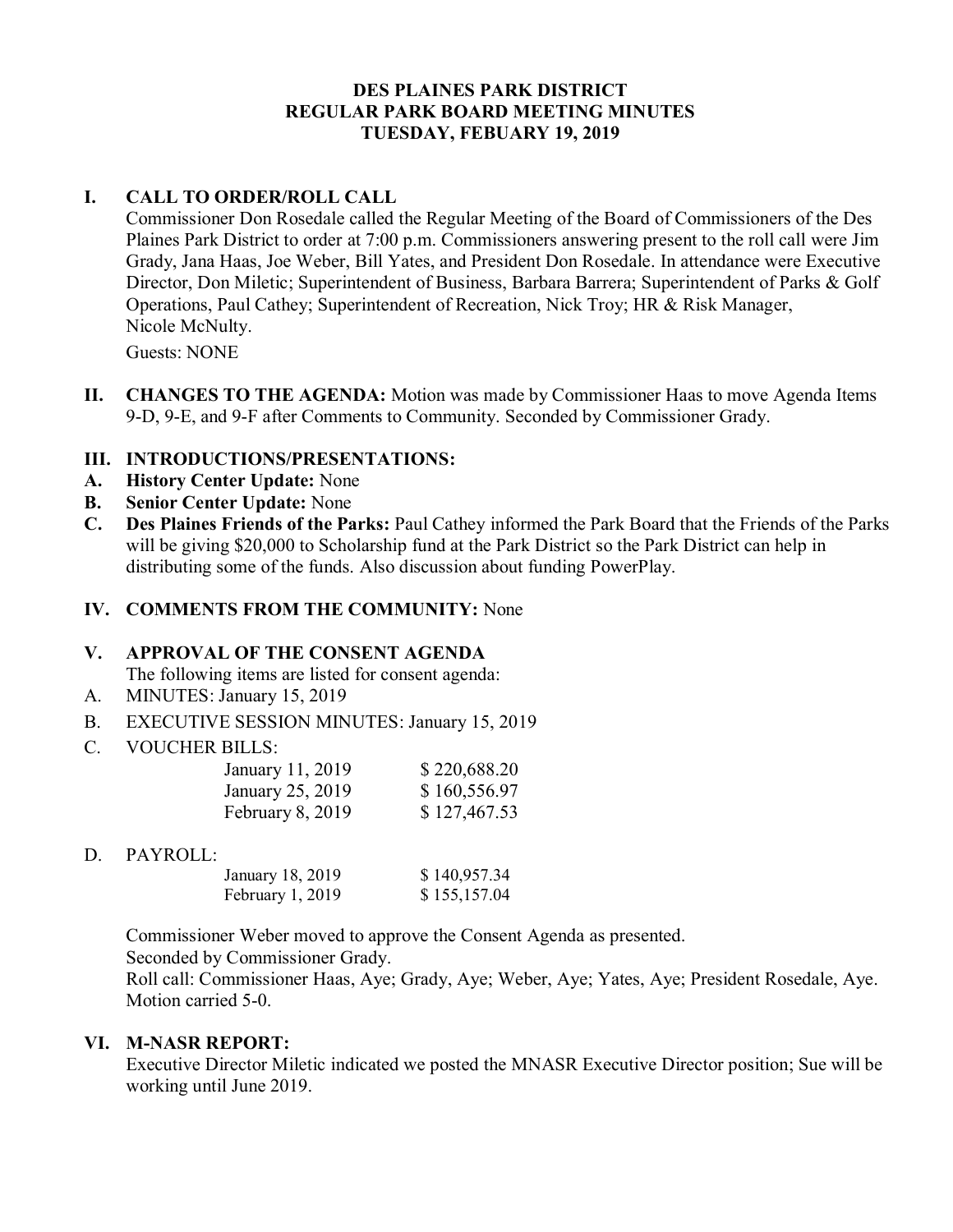# **VII. MONTHLY REPORTS**

## **A. EXECUTIVE DIRECTOR**:

Executive Director Don Miletic reviewed items contained in his written report, in addition to:

- Don Rosedale, Paul Cathey and I attended a legislative breakfast in Buffalo Grove on 3/1/19.
- The  $40<sup>th</sup>$  Anniversary of Flight 191 will be on May  $25<sup>th</sup>$ , and I will be there. There will be family and friends coming from all over the country. Gene is working on this with a few different groups.
- Community Honor Roll will be given to three outgoing Alderman on April 16, 2019 for all they do for recreation and for all the help they have provided the Park District.

Discussion: None

# **B. PARKS AND GOLF DEPARTMENT & OPERATIONS**

Superintendent of Parks and Golf Operations Paul Cathey reviewed items contained in his written report. Discussion: Commissioner Haas asked where did Robert Auten come from? Commissioner Grady asked about the netting claim and some leaking at PLCC. Commissioner \_\_\_\_\_\_\_asked about Sensory Room. Superintendent Cathey answered all the questions.

# **C. BUSINESS DEPARTMENT**

Superintendent Barbara Barrera reviewed items contained in her written report.

Discussion: Commissioner Grady asked questions Open Meetings Act and Freedom of Information trainings and if there is a certificate. Superintendent Barrera answered the question.

## **FINANCIAL REPORT**

Superintendent of Business Barbara Barrera presented the monthly financial report.

Commissioner Grady moved to accept the Financial Report for January 2019, subject to audit and placing a copy on file.

Seconded by Commissioner Weber.

Discussion: None.

Roll call: Commissioner Haas, Aye; Grady, Aye; Weber, Aye; Yates, Aye; President Rosedale, Aye. Motion carried 5-0.

# **D. RECREATION DEPARTMENT & OPERATIONS**

Superintendent of Rectreation Nick Troy reviewed items contained in his written report.

Discussion: Commissioner Haas asked a question and made some comments about how great Dance Idol was. Commissioner Grady mentioned Dance Idol too. Superintendent Troy answered questions.

**VIII. UNFINISHED BUSINESS:** Executive Director Miletic passed the discussion to Superintendent Barrera regarding the Prairie Lakes Indoor Pool Spreadsheet. We will look to have ground breaking as soon as we can, but will not be holding up progress to take pictures.

# **IX. NEW BUSINESS:**

## **Agenda Item 9-A: Cumberland Terrace/Des Plaines Manor IDNR Bike Path Grant**

Executive Director presented his memo on the Cumberland Terrace/Des Plaines Manor IDNR Bike Path Grant.

Commissioner Yates made the motion "I move that the Des Plaines Park District Board of Commissioners approve to file an application for the Illinois Bicycle Path Grant Program" Seconded by Commissioner Weber.

Discussion: None.

Roll call: Commissioner Haas, Aye; Grady, Aye; Weber, Aye; Yates, Aye; President Rosedale, Aye. Motion carried 5-0.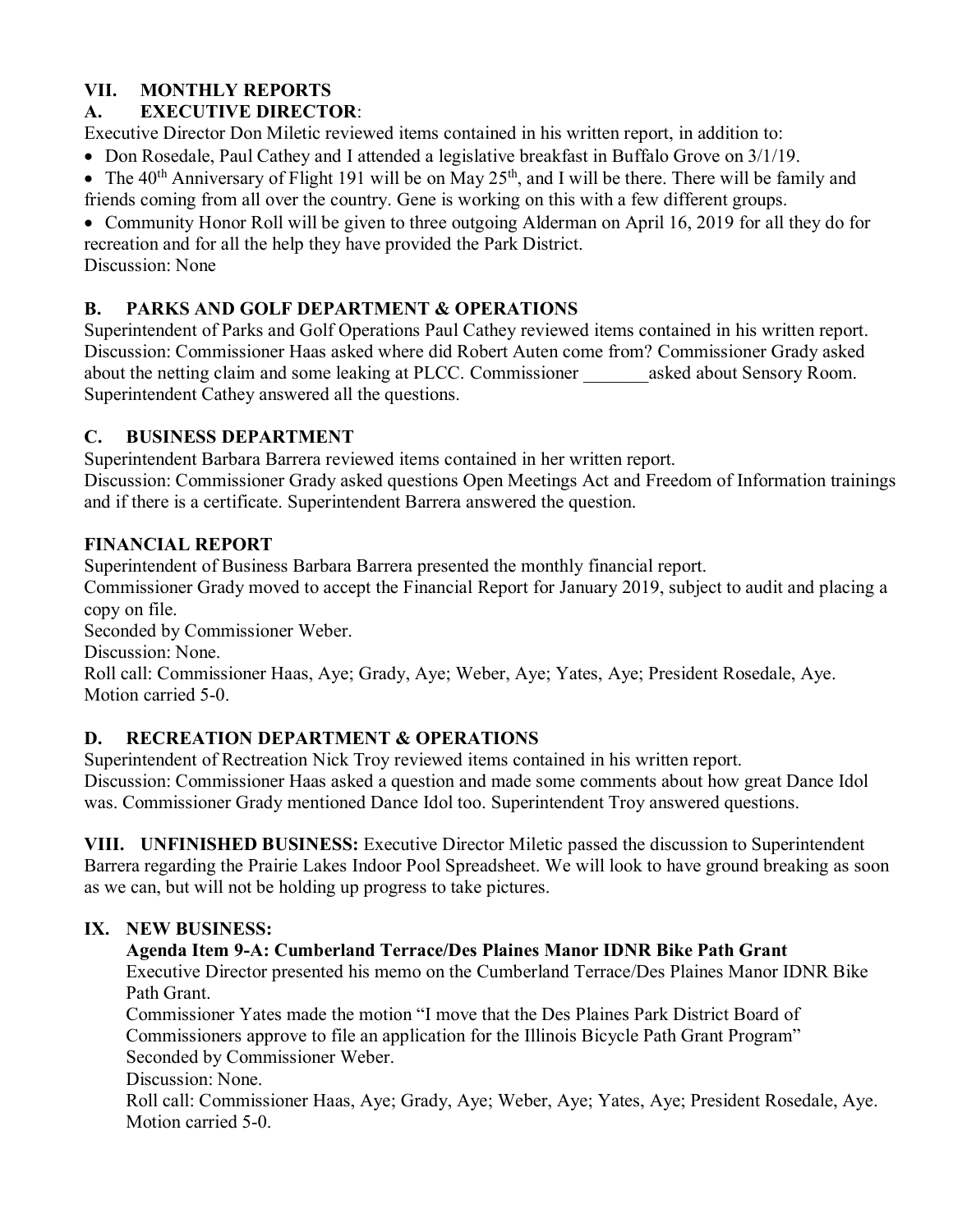#### **Agenda Item 9-B: Centennial Park Construction Bids**

Superintendent Paul Cathey presented his report and informed the Park Board this was the best turnout we have had in a long time.

Commissioner Weber made the motion "I move the Park Board of Commissioners approve the base bid submitted by Hacienda Landscaping, Inc. in the amount of \$96,745" Seconded by Commissioner Yates. Discussion: None. Roll call: Commissioner Haas, Aye; Grady, Aye; Weber, Aye; Yates, Aye; President Rosedale, Aye. Motion carried 5-0.

### **Agenda Item 9-C: Centennial Park Playground Equipment RFP's**

Superintendent Paul Cathey presented his report.

Commissioner Haas made the motion "I move the Park Board of Commissioners approve the RFP of Parkreation (Little Tykes) in the amount of \$70,282.45 for the Centennial Park playground." Seconded by Commissioner Grady.

Discussion: Commissioner Haas commented on the new Zip Line that will be at this park. Roll call: Commissioner Haas, Aye; Grady, Aye; Weber, Aye; Yates, Aye; President Rosedale, Aye. Motion carried 5-0.

### **Agenda Item 9-D: Full-Time Salary Administration 2019/2020**

HR & Risk Manager Nicole McNulty presented her report in detail.

Commissioner Haas made the motion "I move that the Board of Park Commissioners approve the full-time employees Salary Pool increase and Quartile Adjustments for 2019/2020 in the amount of \$80,025.28."

Seconded by Commissioner Yates

Discussion: Commissioner Grady asked about the Salary Pool that is given and how we evaluate performance. Staff answered questions.

Roll call: Commissioner Haas, Aye; Grady, Aye; Weber, Aye; Yates, Aye; President Rosedale, Aye. Motion carried 5-0

Commissioner Haas made the motion "I move that the Board of Park Commissioners approve the Salary Structure for 2019/20, as presented.

Discussion: None.

Roll call: Commissioner Haas, Aye; Grady, Aye; Weber, Aye; Yates, Aye; President Rosedale, Aye. Motion carried 5-0.

**Agenda Item 9-E Employee Health, Dental, Vision Insurance, and Life Benefits for 2019/20** HR & Risk Manager Nicole McNulty presented her report in detail.

Commissioner Weber made the motion "I move that the Board of Commissioners approve the Health, Dental, Vision and Life Insurance coverages, as presented Seconded by Commissioner Grady. Discussion: None.

Roll call: Commissioner Haas, Aye; Grady, Aye; Weber, Aye; Yates, Aye; President Rosedale, Aye. Motion carried 5-0.